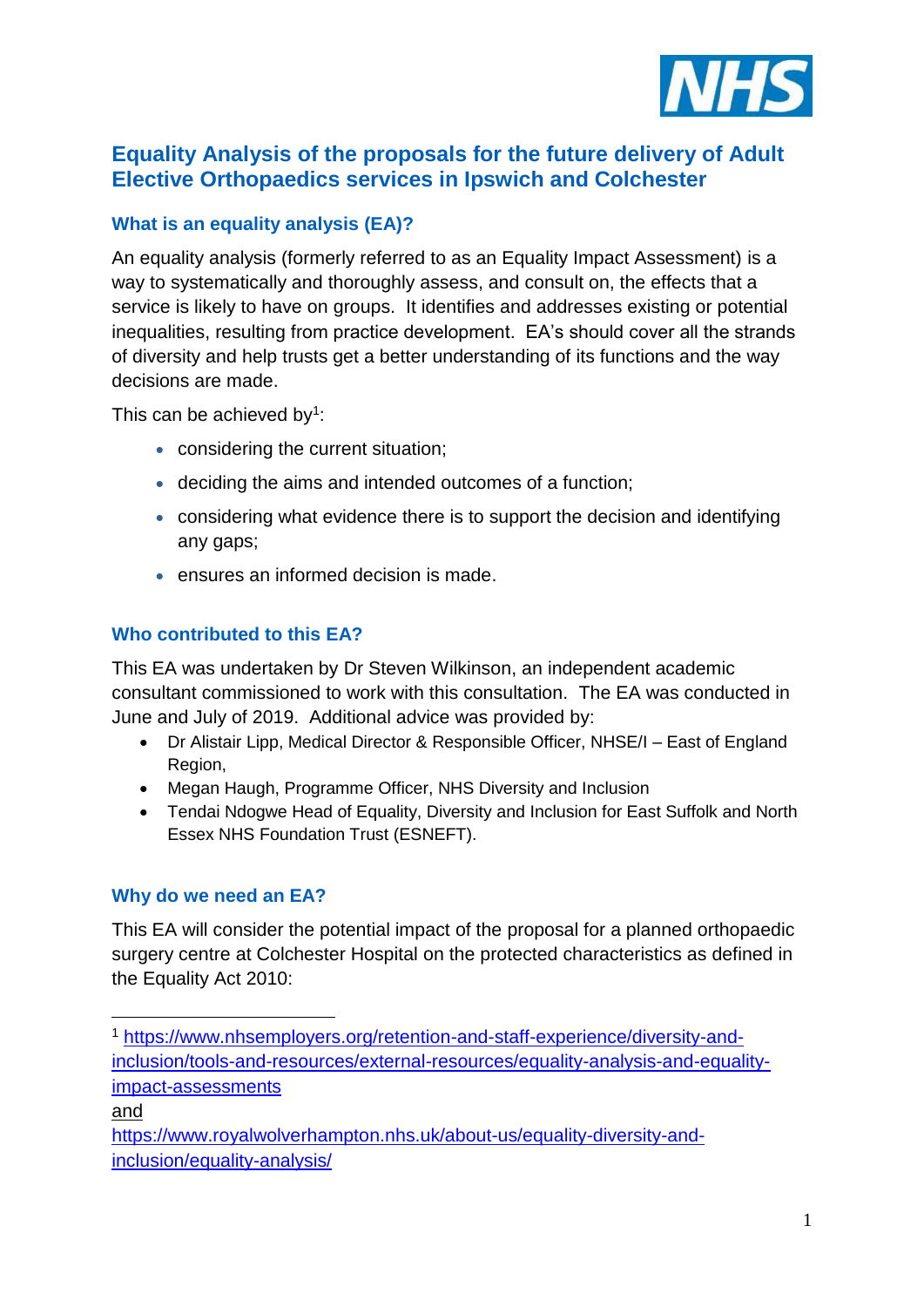

- Age
- **Disability**
- Gender reassignment
- Marriage and civil partnership
- Pregnancy and maternity
- Race
- Religion or belief
- Sex
- Sexual orientation
- Carers 'by association' with some protected characteristics e.g. disability and age

Equality data is not available in all areas, so we cannot say with certainty how some groups would be affected. Where data is unavailable, we have considered potential impacts to the best of our ability. This is based on local or national research that relates to the specific protected characteristic being considered.

The NHS Act 2006 (as amended by the Health and Social Care Act 2012) creates a legal duty on the Secretary of State for Health, NHS England and clinical commissioning groups (CCGs). This is to have regard to the need to reduce health inequalities. This duty co-exists with the Public Sector Equality Duty (PSED) to which all public bodies are subject.

The PSED requires public bodies to consider: eliminating discrimination, harassment, victimisation and any other conduct prohibited by the Equality Act 2010. They should advance equality of opportunities and foster good relations between people who share a protected characteristic and those that do not.

The Department of Health and Social Care's Equality Objectives Action Plan states that the new direction for health and social care requires some fundamental changes to functions across the health and care system. Equality remains an integral and vital part of this transition.

As an employer, the NHS has an on-going commitment to promoting and achieving equality and diversity in the workplace. We aim to attract, retain and develop people who are the best in their field, with the right skills and competencies from a diverse range of backgrounds.

The EA was developed before the proposed orthopaedic elective care centre had been finalised. It was considered that this EA would contribute to the process. This EA has been developed on the presumption that a single centre will be proposed at either Ipswich or Colchester Hospital, and that there may be implications for NHS staff and service uses.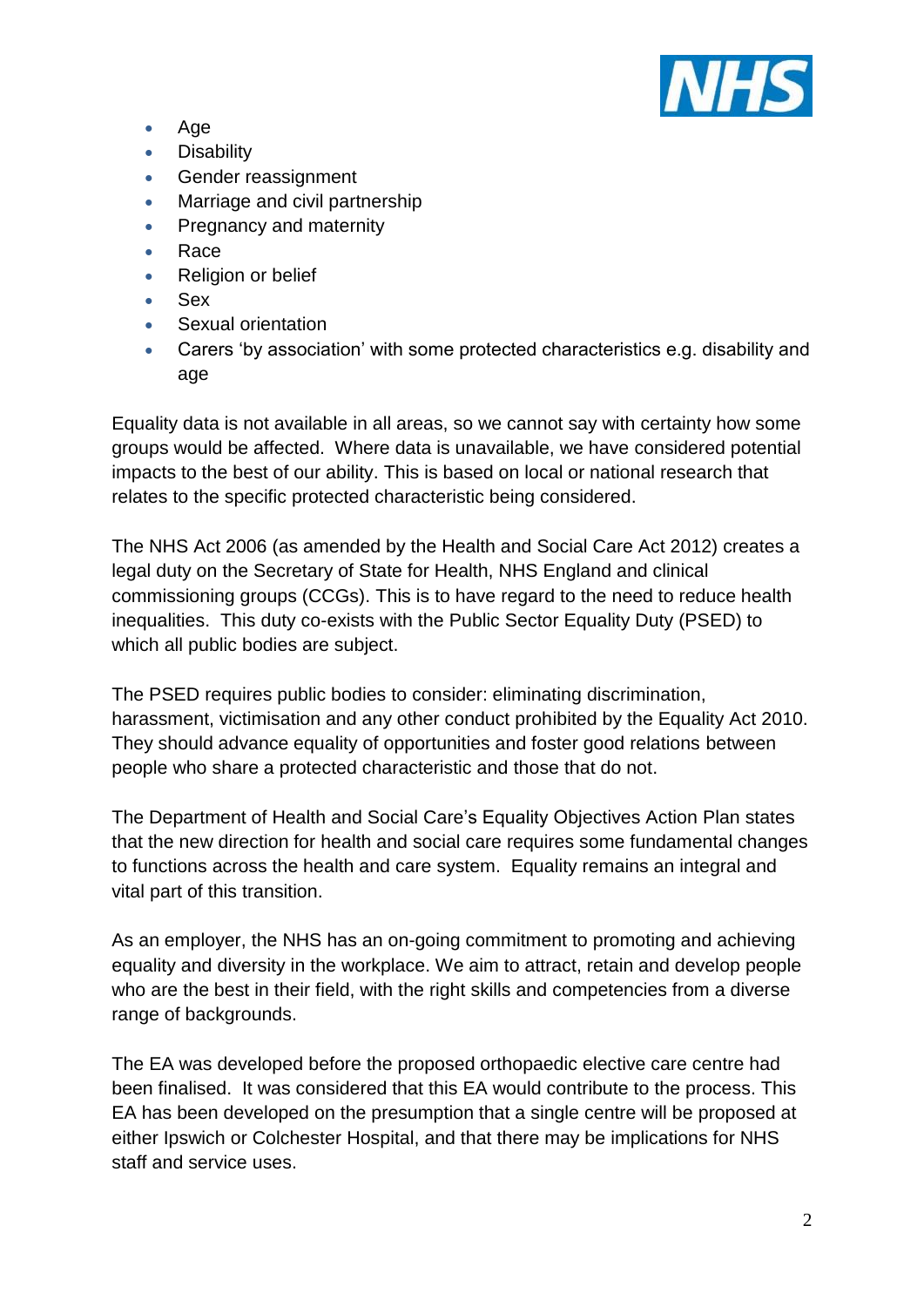

### **Are we well led?**

One of the questions the Care Quality Commission (CQC) asks as part of an inspection is 'Are you well-led?' with a focus on five key lines of enquiry:

- Is there a clear vision and credible strategy to deliver high-quality care and support, and promote a positive culture that is person-centred, open, inclusive and empowering, which achieves good outcomes for people?
- Does the governance framework ensure that responsibilities are clear and that quality performance, risks and regulatory requirements are understood and managed?
- How are the people who use the service, the public and staff engaged and involved?
- How does the service continuously learn, improve, innovate and ensure sustainability?
- $\bullet$  How does the service work in partnership with other agencies?<sup>2</sup>

# **Equality Analysis**

### **Evidence**

1

This EA links to the document '*Pre-consultation business (elective care) – building for better care clinical service reconfiguration'* which had been developed early in the pre-consultation stage of the project. NHS Employers' Equality, Diversity and Inclusion team have also provided advice. The CQC criteria for 'Well Led' organisations also provided guidance in this process. A similar consultation held by the Mid and South Essex STP – 'Your Care in the Right Place' 2018 $3$  also provided insights to this EA.

In addition, ESNEFT has established a consultation working group which meets regularly to develop engagement activities with both staff and patient groups. These activities include public and staff meetings undertaken by members of this group. Details of this exercise and the communication strategy are available on request.

ESNEFT values are embedded with equality and diversity matters<sup>4</sup>.

<sup>4</sup> [https://www.esneft.nhs.uk/work-and-learn-at-esneft/learn-and-develop-at](https://www.esneft.nhs.uk/work-and-learn-at-esneft/learn-and-develop-at-esneft/our-values/)[esneft/our-values/](https://www.esneft.nhs.uk/work-and-learn-at-esneft/learn-and-develop-at-esneft/our-values/)

<sup>2</sup> <https://healthcare.radarsoftware.co.uk/media/1288/are-you-well-led-flyer.pdf>

<sup>3</sup> [https://midessexccg.nhs.uk/about-us/the-library/consultations-1/your-care-in-the](https://midessexccg.nhs.uk/about-us/the-library/consultations-1/your-care-in-the-best-place)[best-place](https://midessexccg.nhs.uk/about-us/the-library/consultations-1/your-care-in-the-best-place)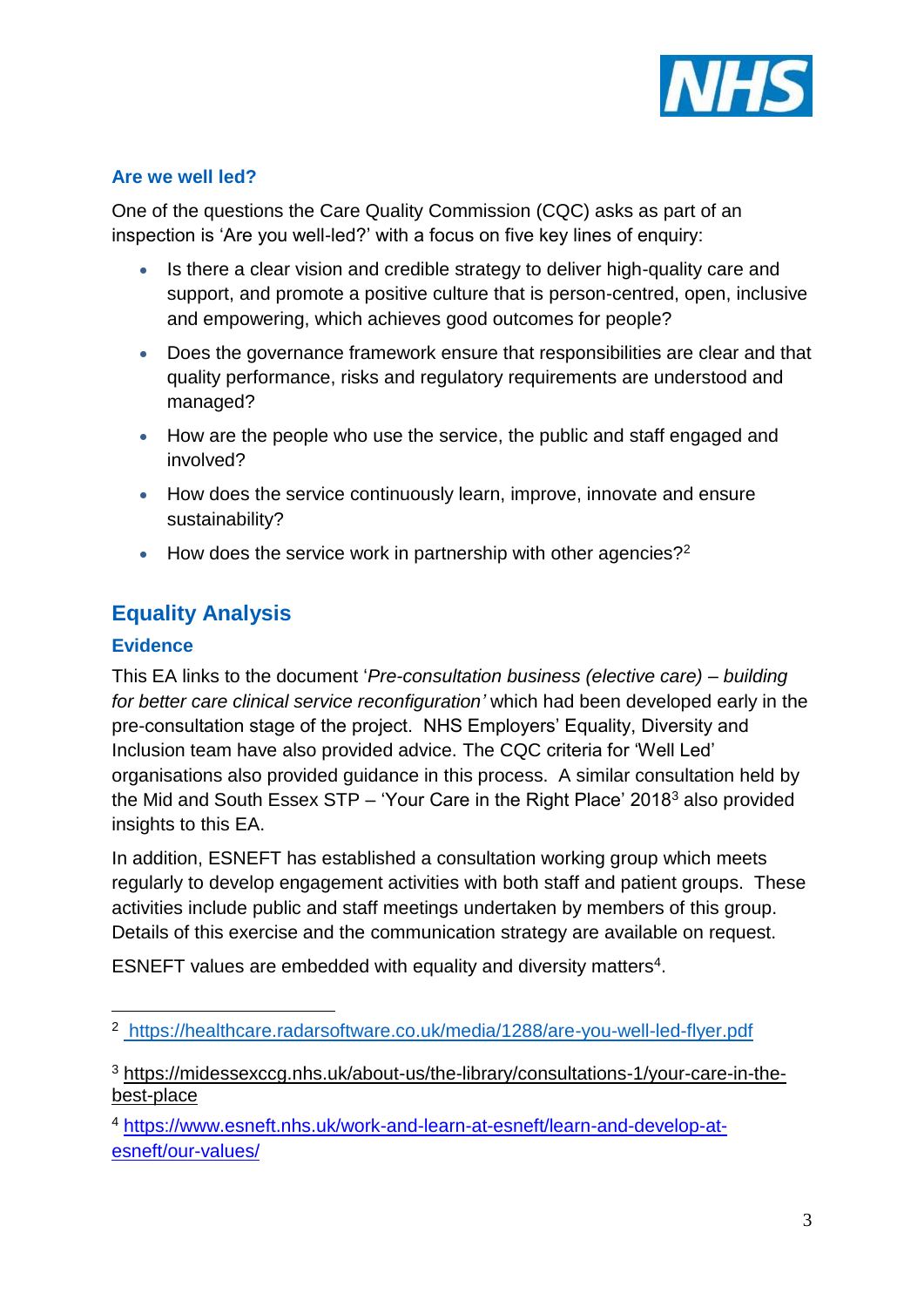

Demographic data and health inequalities have been considered for our Joint Strategic Needs Assessment (JSNA) in regards to our communities and national research on the protected characteristics<sup>5</sup>.



### **Protected characteristic: disability**

ESNEFT are partnered with 'AccessAble' 6 to provide information to support people that use the hospitals. Accessibility information has been mapped for both Ipswich and Colchester Hospitals.

Our current service user data does not monitor access by disability, and ESNEFT is looking to develop this as part of the Trust's wider EDI improvement plan. The Trust considers patient experience in terms of disability and this will be monitored for the orthopaedic centre once opened.

#### **Patients**

A patient's potential disability may raise issues around physical access to, and travel to and from the centre.

There is no evidence that patients with disabilities would be clinically disadvantaged by this proposed service. However, it is anticipated that patient experience will be

<u>.</u> 5

[https://www.healthysuffolk.org.uk/uploads/Population\\_Suffolk\\_on\\_a\\_Page\\_2019\\_v](https://www.healthysuffolk.org.uk/uploads/Population_Suffolk_on_a_Page_2019_v1-1.pdf) [1-1.pdf](https://www.healthysuffolk.org.uk/uploads/Population_Suffolk_on_a_Page_2019_v1-1.pdf)

<sup>6</sup> https://www.accessable.co.uk/east-suffolk-and-north-essex-nhs-foundation-trust/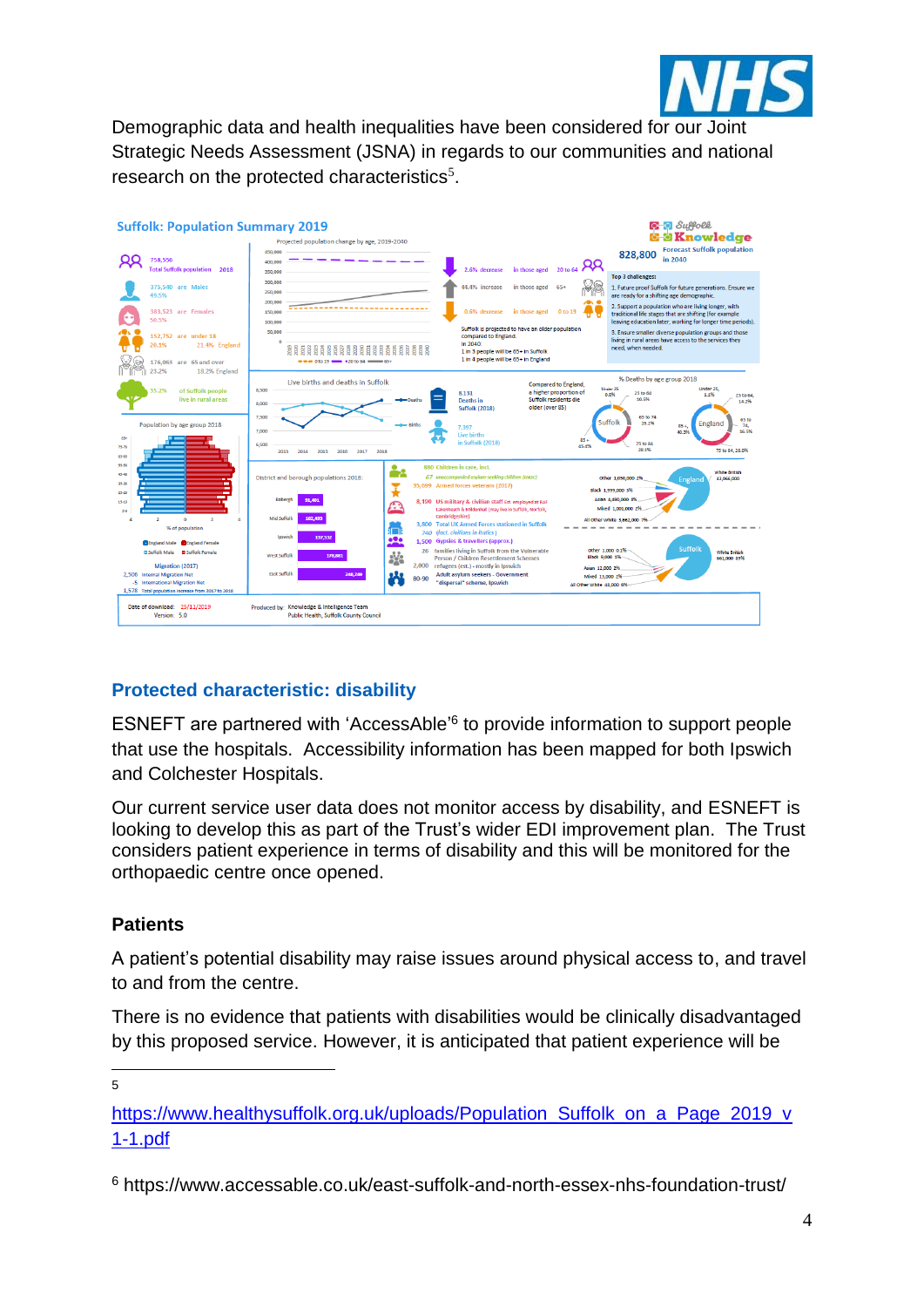

significantly enhanced. Data will be captured in relation to our service user's experience of care with the Friends and Family Test (FTT) to support this.

Accessiblity will be integral to the design of the centre and will meet the necessary standards required by the Equality Act 2010. Access audits will be undertaken by our Estates and Facilities team. The Trust will also encourage feedback from our patients, members and staff regarding any issues relating to access. Easy to read signage and hearing loops will need to be included. Accessible toilets and washroom facilities will be included in the design to ensure inclusive service delivery.

Considering access to services addresses local health inequalities taking into consideration the wide geographical area and key areas of deprivation. Travel matters will be identified in the public consultation and will need to be considered in the final decision making process. Travel, transport and parking concerns are anticipated during the consultation period, as these matters arose previously in similar consultations in the region. The cost of travel may affect our most deprived communities. Consideration will be given were appropriate that hospital transportation is provided.

Family and carers will also need to be considered as a group but are often overlooked. Previous and similar consultation feedback highlights this issue as highly significant. We will work with our Patient Experience team to ensure that matters relating to carers are addressed.

NHSE/I requires all NHS Trusts to comply with the Accessible Information Standard to ensure disabled people can access the information and format they require. We will ensure that we adhere to this.

#### **Staff**

Disabled staff may be affected by considerations and travel relating to the workplace.

As part of any organisational change programme, staff will be consulted and reasonable adjustments will be made.

Disabled staff could be asked to consider relocating from their current workplace. This will raise issues concerning travel and parking for consideration in the final design of the centre.

Work/life balance matters relating to additional travel and transport concerns with family or personal commitments will need to be addressed as part of the HR process on an individual basis.

The Trust will be implementing the NHSI Workforce Disability Standard to ensure that we improve the work place experiences for our staff.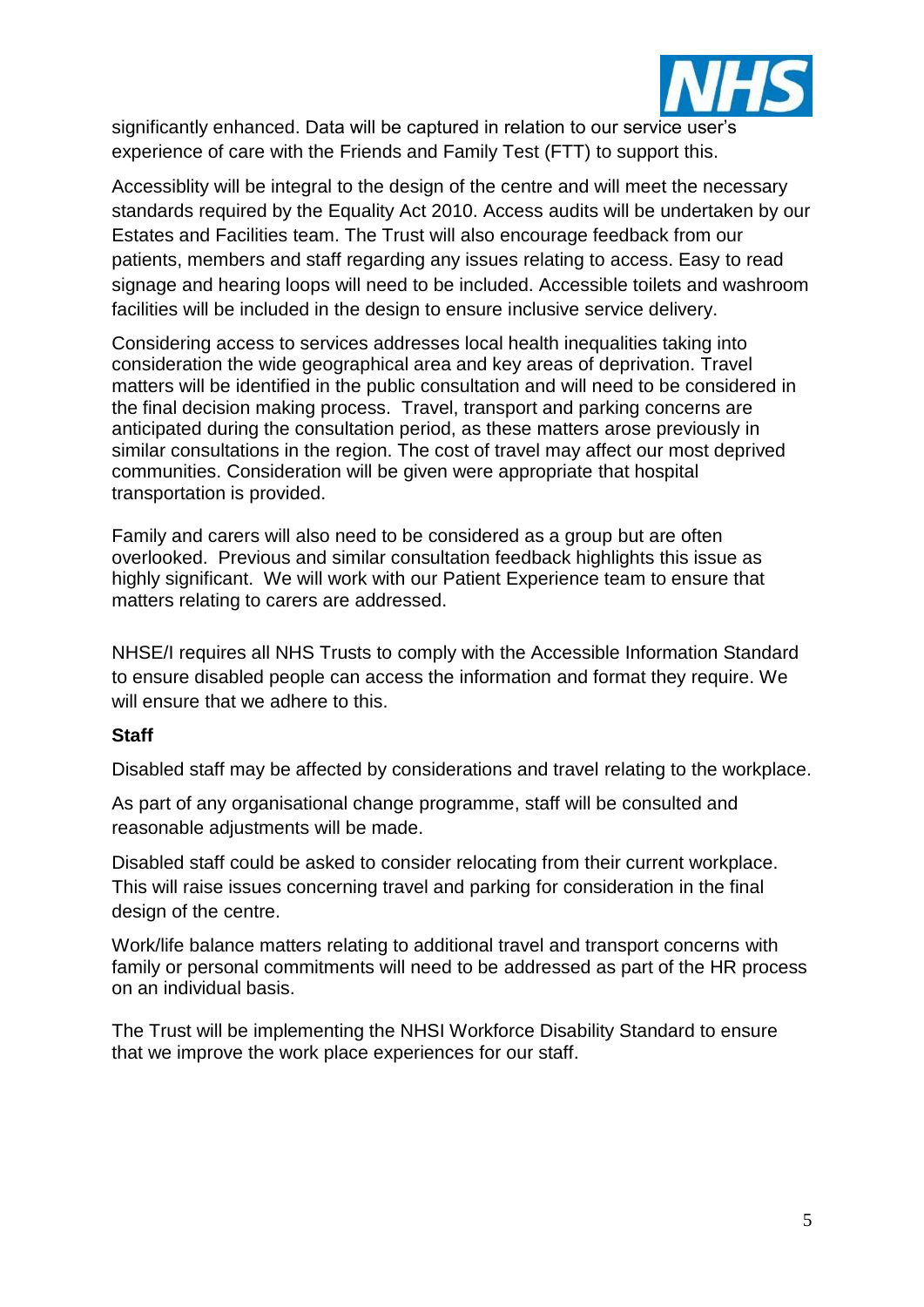

#### **Protected characteristic: sex**

Men and women share many health risks. For this project, providers of NHS funded care are expected to prioritise the safety, privacy and dignity of all patients. Our service data indicates that there are no significant proportional differences to men and women accessing both Ipswich and Colchester hospitals. The issue will be to ensure privacy and dignity is maintained for both sexes. Once opened the Trust will ensure that the centre adheres to same sex accommodation requirements set out by the NHSIE (September 2019)<sup>7</sup>.

The new centre will treat those most in need taking into account protected characteristics to ensure the service is inclusive. We do not anticipate any adverse impact on the grounds of gender relating to this proposed centre. Issues relating to gender reassignment / gender identity would be considered separately. We will continue to analyze service user data in terms of sex to ensure equitable access.

#### **Patients**

Same sex accommodation regulations will be part of the centre design process.

It is not anticipated that matters of sex will have an impact on this proposed centre for patients. Gender Identity issues will be addressed under gender reassignment.

#### **Staff**

1

It is not anticipated that matters of sex will have an impact on this proposed centre for staff.

HR processes will ensure that issues relating to sex, such as flexible working considerations and equal pay can be raised with any formal consultation for staff who may be affected or relocated due the opening of the centre.

A summary of our Gender Pay Report is available online<sup>8</sup>.

#### **Protected characteristic: race**

According to the 2011 census approximately 11% of the Suffolk population is from Black, Asian and Minority (BAME) backgrounds and 89.9% is recorded as White British. . The population of the Colchester Borough was majority White British (87.5%) with the remainder (12.5%) of residents coming from Black and Minority Ethnic (BAME) ethnic groups including white non-British residents. The percentage of BAME residents was slightly higher than the average for Essex (9.2%), but was significantly lower than the average for England (20.3%). It was the third most ethnically diverse district in 2011.

<sup>7</sup> <https://improvement.nhs.uk/resources/delivering-same-sex-accommodation/> <sup>8</sup> [https://i3a5v6j6.stackpathcdn.com/wp-content/uploads/2019/03/2018-Gender-Pay-](https://i3a5v6j6.stackpathcdn.com/wp-content/uploads/2019/03/2018-Gender-Pay-Gap-PDF-Summary-Report.pdf)[Gap-PDF-Summary-Report.pdf](https://i3a5v6j6.stackpathcdn.com/wp-content/uploads/2019/03/2018-Gender-Pay-Gap-PDF-Summary-Report.pdf)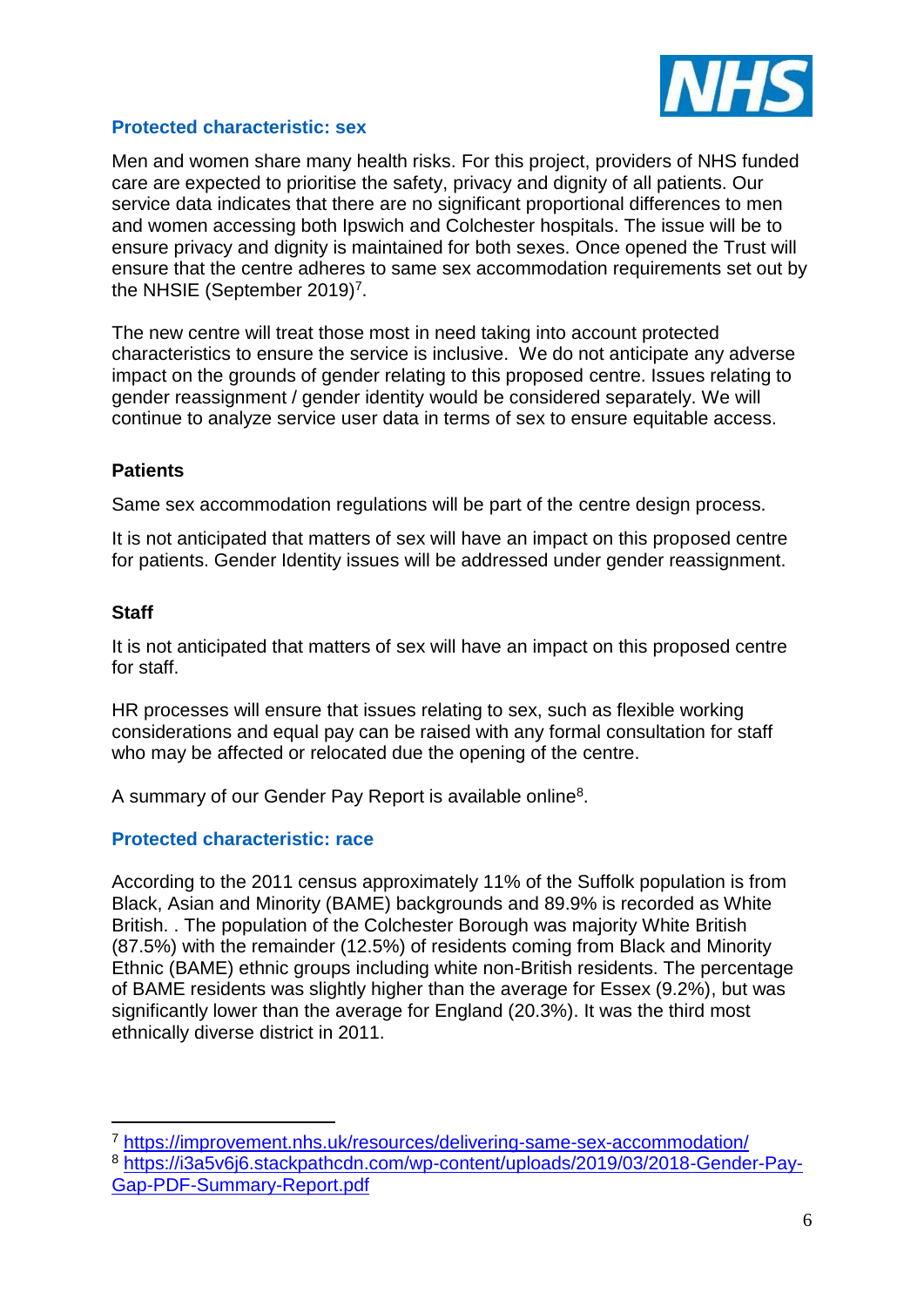



Evidence shows that some long-term conditions are more prevalent and have more severe consequences for some ethnic minority groups. The centre will be developed using a model of anticipated demand over the forthcoming 20 years using regional demographic data. It is imperative that we engage and involve our local ethnic minority communities. The anticipated changes include:

#### **Language barriers and cultural differences**

Ensuring race equality is key part of our approach to ensure we have diverse workforce that is fully inclusive. ESNEFT is currently working with NHSI to fully implement the NHS [Workforce Race Equality Standard.](https://www.england.nhs.uk/about/equality/equality-hub/equality-standard/) The purpose of the standard is to ensure equality for our BAME staff.

It is not anticipated that matters of race will be negatively impacted bythis proposed centre for patients or staff. However, we will use our public consultation to ensure we communicate with as diverse range of ethnic minority communities to ensure an inclusive approach and that our workforce reflects the communities it serves.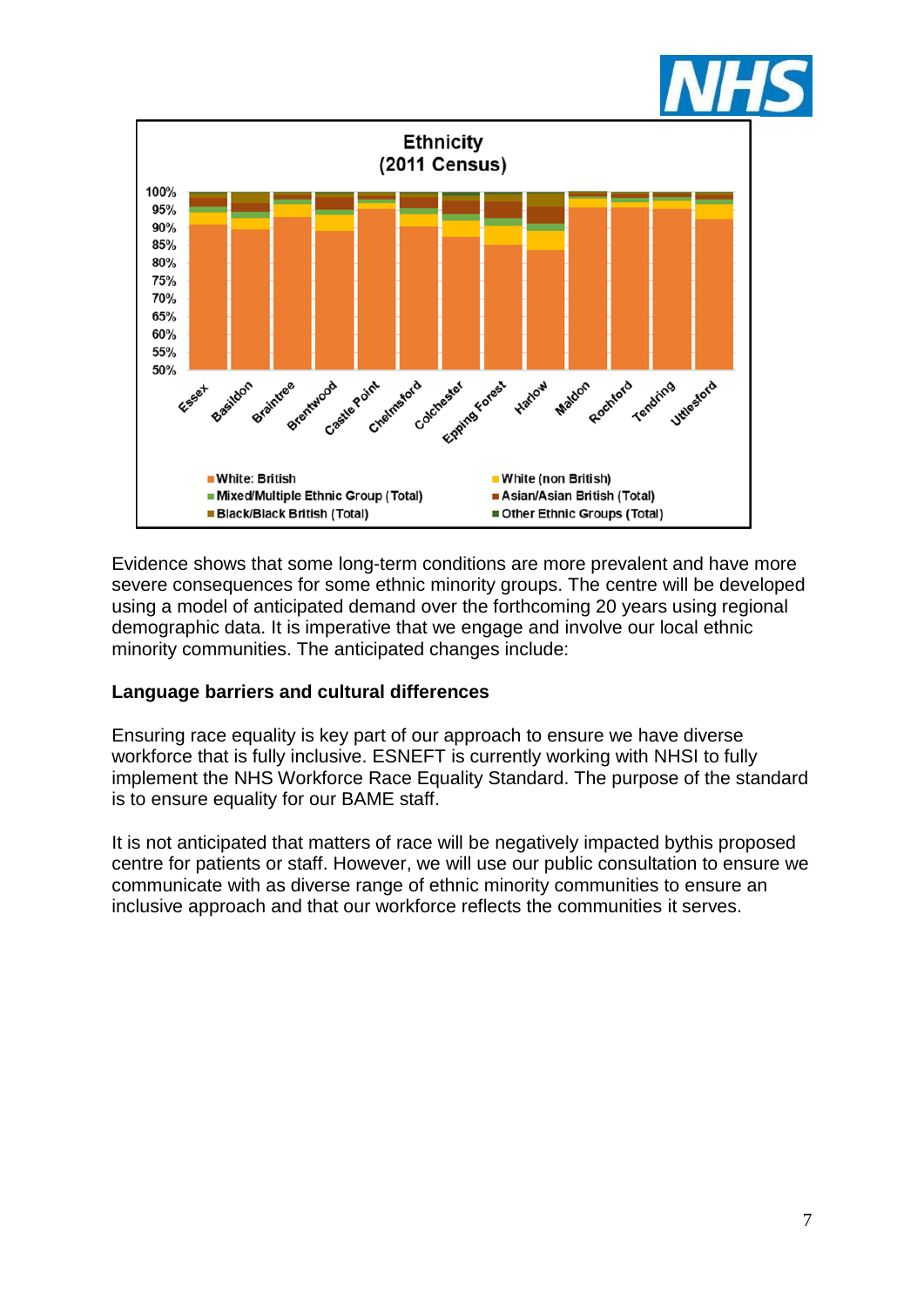

#### **Protected characteristic: age**



Colchester Borough is similar to the county average for children and young people aged 0-15 (18.8%), but with a higher rate of 16 to 64 years olds (64%) and smaller proportion of older people aged 65+ (17.2%) compared to the Essex average (18.9%, 60.6%, 20.5%). This was also the third lowest proportion of older people in Essex.

We know that the numbers of people aged 75 and over is increasing, it is predicted that the proportion of people in that age group will rise from 8% of the population in 2011 up to 11% of the population in 2026. We also know that this group access secondary healthcare more regularly – people aged 75 and over account for 29% of emergency admissions, 44% of unplanned bed days.

We believe that those aged 75 and over will see significant benefits with the creation of this proposed centre.

The Care for the Elderly department will provide hospital based services. With integration between health and social care becoming the norm, it is anticipated that out of hospital care, providing the capacity for safe discharge from the proposed centre, will be in place.

It is not anticipated that the protected characteristic of age will be negatively impacted by the proposed centre. As part of the development of this project active effort to consult and involve key stakeholder communities that promote age equality.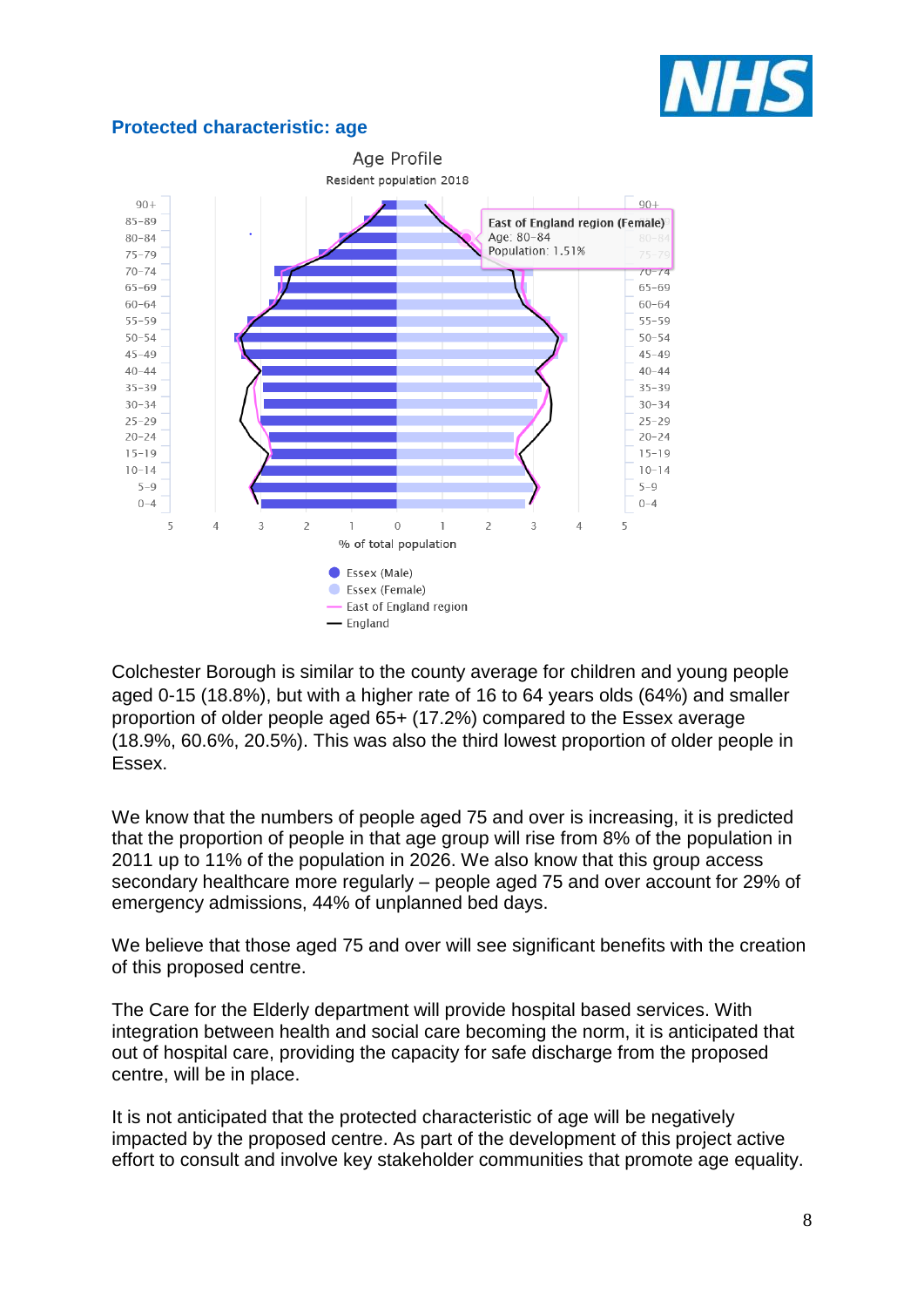

#### **Protected Characteristic – Gender Reassignment and sexual orientation**

There is currently no widely agreed national estimate available of the size of the LGBTQ+ population in England. Data available indicates that inequalities among minority sexual orientation groups can experience higher prevalence of poor mental health and low wellbeing.

According to Stonewall research, LGBT in Britain - Health<sup>9</sup> which is based on YouGov research with 5000 lesbian, gay, bi and trans (LGBT) people across England, Scotland and Wales about their life in Britain today. This report, considered mental health and wellbeing of LGBT people and investigated the specific experiences of LGBT people when accessing healthcare services.

- Half of LGBT people (52%) experienced depression in the last year
- Research shows LGBT people face widespread discrimination in healthcare settings
- One in seven LGBT people (14%) avoid seeking healthcare for fear of discrimination from staff

The National Lesbian, Gay, Bisexual and Transgender Partnership has highlighted the importance of data security surrounding issues of sexual orientation and gender reassignment.

Safeguards are in place and are part of the management practice within ESNEFT. The organisation will not tolerate any homophobic or transphobic harassment towards our staff or our service users.

It is not anticipated that matters of Gender Reassignment (including transgender) will have an impact on this proposed centre for patients or staff.

#### **Protected characteristic: religion or belief**

<u>.</u>

It is not anticipated that matters of religion or belief will have a negative impact on this proposed centre for patients or staff.

It is expected that our staff be culturally aware to service-user needs that relate to faith. Service users and carers will be actively encouraged to access our Chaplaincy Service – which provides a multi faith provision.

However, as with race equality, as part of consultation programme an active effort to engaged a diverse range of faith communities as well as minority faith communities will be made.

<sup>&</sup>lt;sup>9</sup> https://www.stonewall.org.uk/system/files/lgbt\_in\_britain\_health.pdf)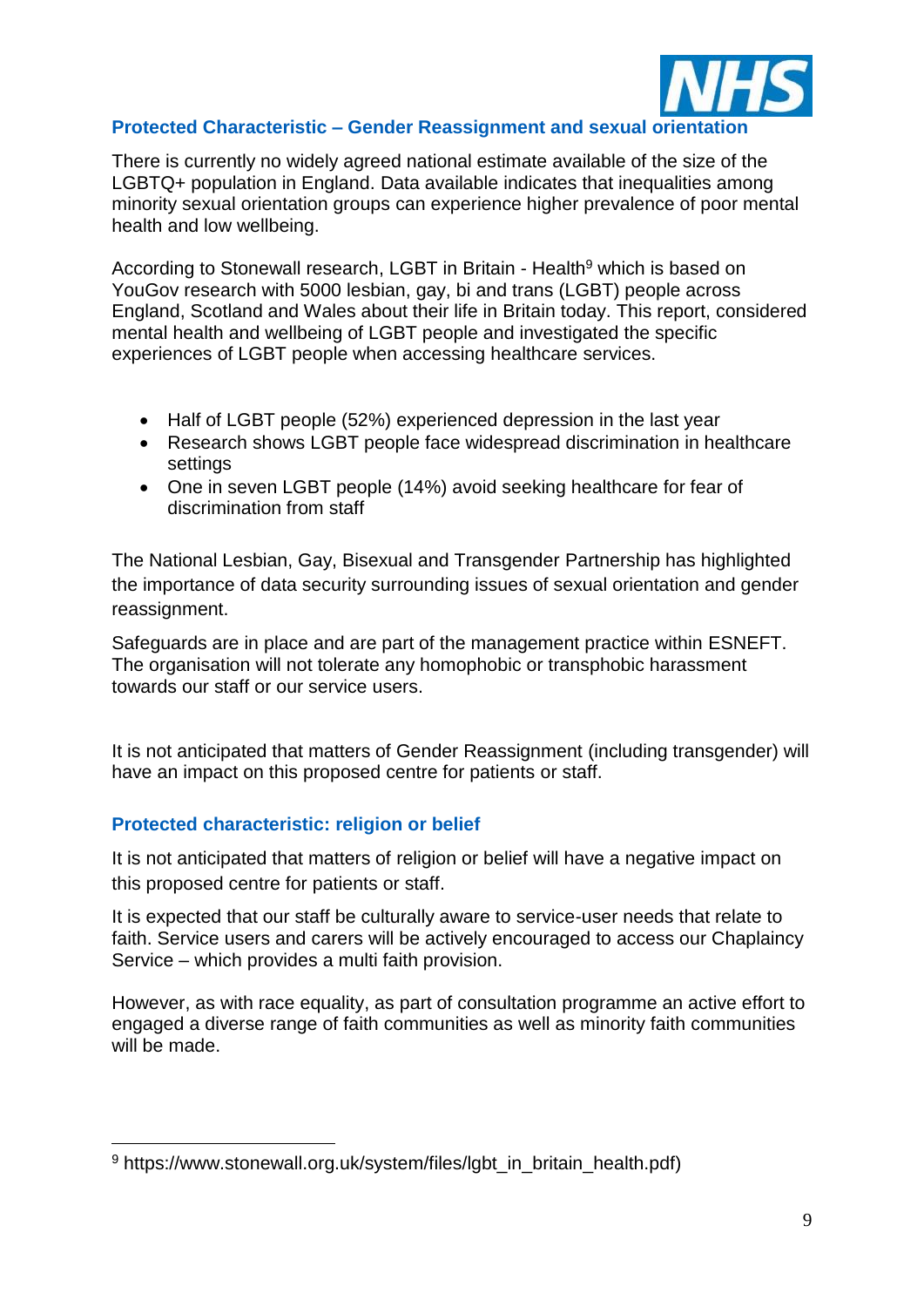

### **Protected characteristic: pregnancy and maternity**

For staff maternity support (paternity) leave and pay is covered by Section 35 of the NHS Conditions of Service10. As with any organisational change programme that affects staff, we will ensure that staff who are pregnant or on maternity leave have the same opportunity and will be formally consulted and employment rights will be protected.

It is not anticipated that matters of Pregnancy and Maternity will have a negative impact on this proposed centre for patients or staff.

### **Protected characteristic: carers**

Carers play an important role in caring for older people who are in vulnerable circumstances and those with complex needs. The 2011 Census figures for England, Wales and Northern Ireland show an increase in the number of carers since the last Census in 2001, from 5.2m to 6.0m, an increase of 629,000 people who are providing care in 10 years.

Inequalities exist within the demographics of carers. Women are more likely to be carers than men, with 1 in 4 women between the ages of 50 and 64 being carers, and they are more likely to report poor health than men when caring for someone whilst working full-time. People providing high levels of care are twice as likely to be permanently sick or disabled, and some ethnic minorities are far more likely to be carers than other ethnic groups. Bangladeshi and Pakistani men and women, for example, are three times more likely to provide care compared with their white British counterparts.

### **Patients**

There is an ESNEFT carers Hospital Support Service<sup>11</sup>.

### **Staff**

Matters concerning staff who are themselves carers will be considered on an individual basis and reasonable adjustments will be considered.

### **Engagement and involvement**

This work is subject to the requirements of the cross-government [Code of Practice](http://www.bis.gov.uk/policies/better-regulation/consultation-guidance) [on Consultation.](http://www.bis.gov.uk/policies/better-regulation/consultation-guidance) 12

1

<sup>10</sup> <https://www.nhsemployers.org/tchandbook>

<sup>11</sup> [https://www.esneft.nhs.uk/get-involved/patient-and-carer-support](https://www.esneft.nhs.uk/get-involved/patient-and-carer-support-groups/colchester-support-groups/carers-hospital-support-service/)[groups/colchester-support-groups/carers-hospital-support-service/](https://www.esneft.nhs.uk/get-involved/patient-and-carer-support-groups/colchester-support-groups/carers-hospital-support-service/)

<sup>12</sup>

[https://assets.publishing.service.gov.uk/government/uploads/system/uploads/attach](https://assets.publishing.service.gov.uk/government/uploads/system/uploads/attachment_data/file/2695/code-practice-consultations.pdf) [ment\\_data/file/2695/code-practice-consultations.pdf](https://assets.publishing.service.gov.uk/government/uploads/system/uploads/attachment_data/file/2695/code-practice-consultations.pdf)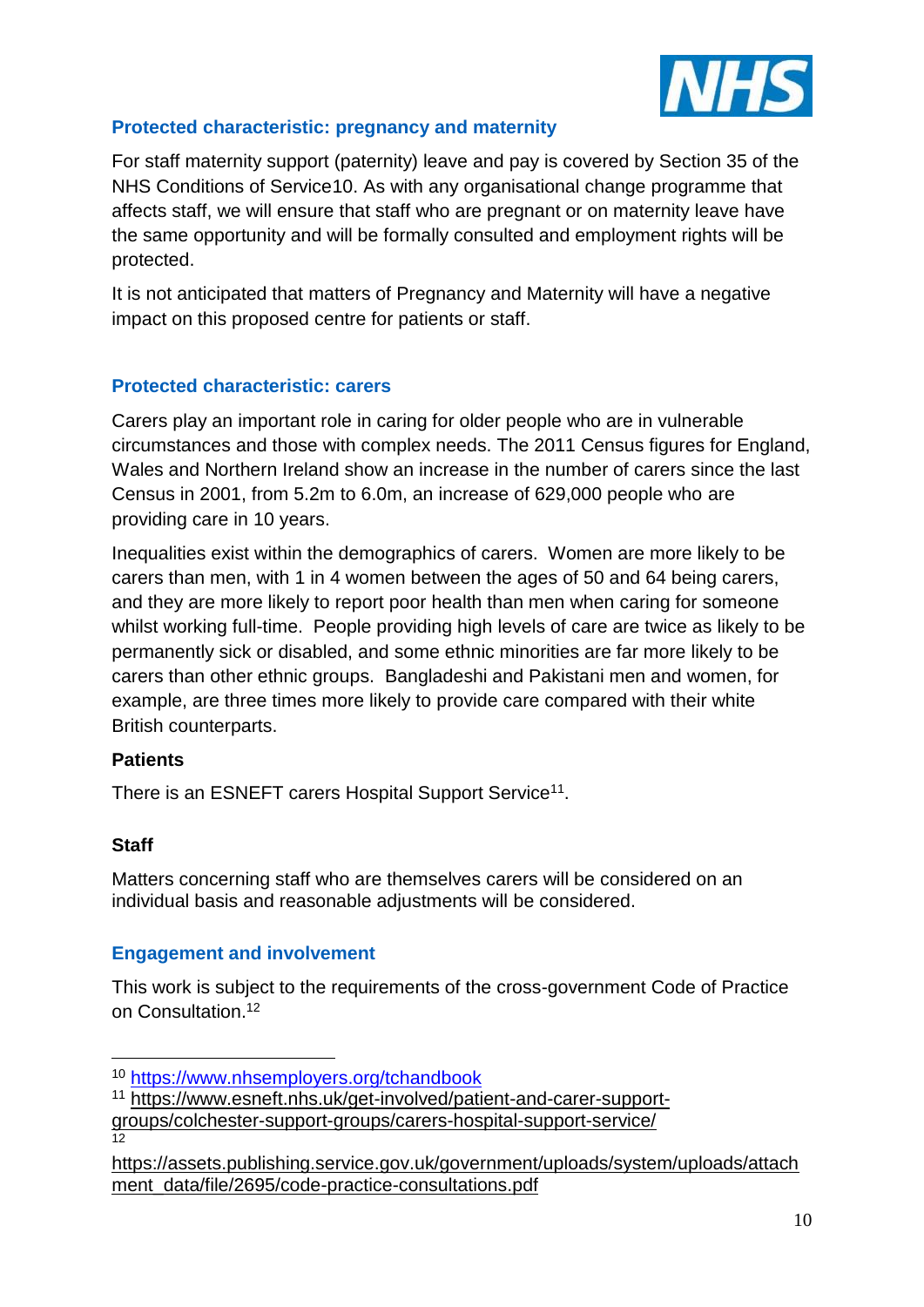

While this project continues to evolve, matters concerning equality will continue to be revised and considered. This document will be updated prior to the decision making process.

Equality data will be collected from all respondents and participants in the consultation elements of this project.

### **Summary**

This initial Equality Assessment has identified the following challenges and opportunities:

#### **Staff**

- Reasonable adjustments will be made concerning existing and newly appointed staff in the workplace with Disabilities.
- Some staff with disabilities may be asked to consider relocating from their current workplace. This will raise issues concerning travel and parking which will be considered in the final design of the centre.
- Additional travel and/or transport concerns and/or family or personal commitments relating to work/life balance will need to be considered on an individual basis.
- Matters concerning staff who are themselves carers will be considered on an individual basis and reasonable adjustments will be considered.

#### **Patients**

- The matter of disability access will be integral in the design of the centre and will meet the necessary standards.
- Travel matters including transportation and parking will be identified in the Public Consultation and will need to be considered in the final decision making process. Previously these matters arose in consultations in this region and are anticipated again.
- Considerations should also include family and carers. Previous and similar consultation feedback highlights this issue as highly significant.

To ensure disabled people can access the information they need, the NHS will be encouraged to offer support to people who need help in accessing and understanding information, so that no part of society is unfairly disadvantaged. Healthwatch<sup>13</sup>, will have a signposting function and should connect to and involve local groups and organisations. This will mean that, locally, people can have access in different ways to the information they need. This will include by definition, 'hard

<u>.</u>

<sup>13</sup> [www.healthwatch.co.uk](http://www.healthwatch.co.uk/)